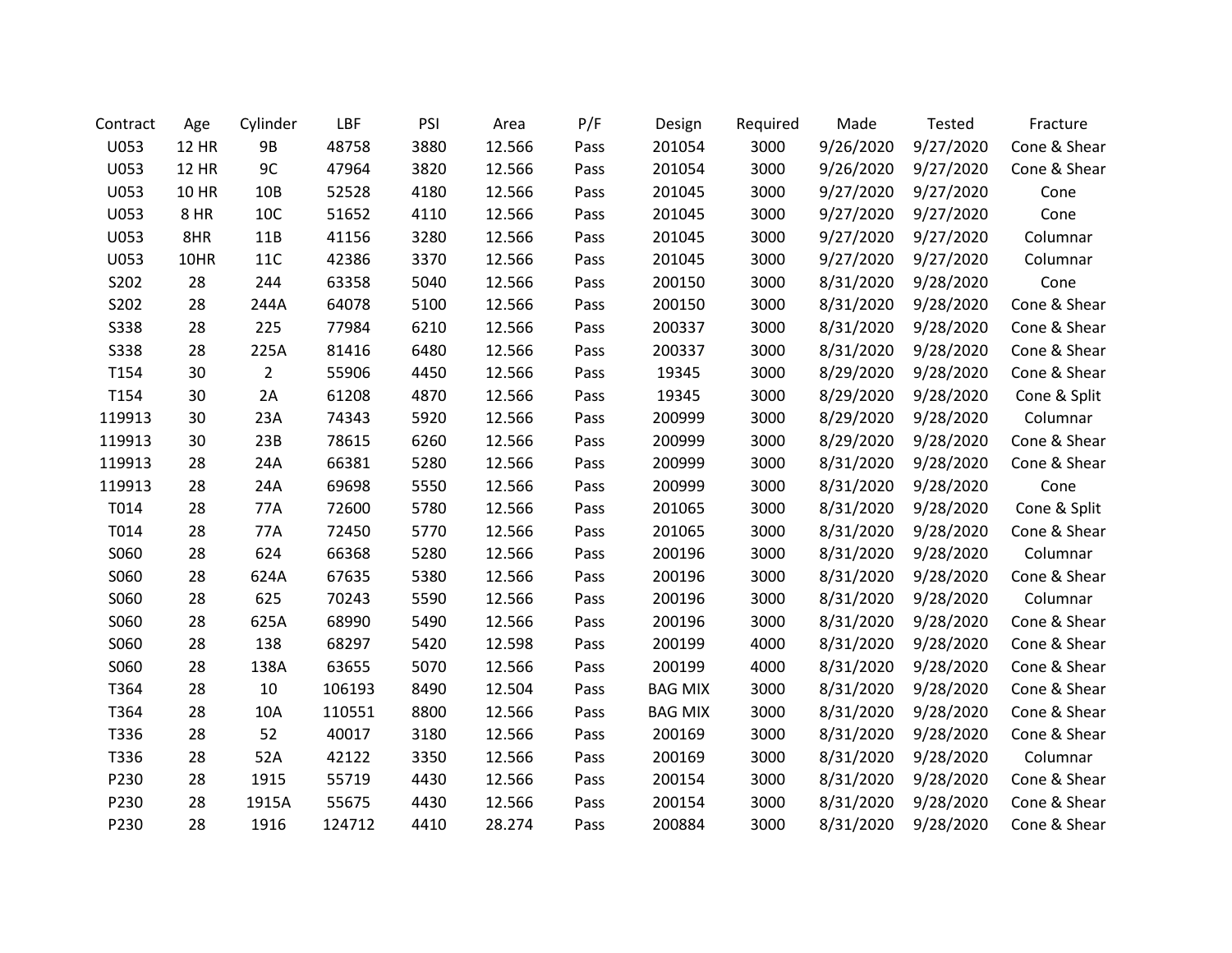| P230        | 28             | 1916A          | 128557 | 4550  | 28.274 | Pass | 200884 | 3000 | 8/31/2020 | 9/28/2020 | Cone & Split |
|-------------|----------------|----------------|--------|-------|--------|------|--------|------|-----------|-----------|--------------|
| P230        | 28             | 1917           | 57345  | 4560  | 12.566 | Pass | 200154 | 3000 | 8/31/2020 | 9/28/2020 | Columnar     |
| P230        | 28             | 1917A          | 59984  | 4770  | 12.566 | Pass | 200154 | 3000 | 8/31/2020 | 9/28/2020 | Cone & Shear |
| T079        | 28             | 176A           | 65457  | 5210  | 12.566 | Pass | 200067 | 3000 | 8/31/2020 | 9/28/2020 | Cone & Shear |
| T079        | 28             | 176A           | 65329  | 5200  | 12.566 | Pass | 200067 | 3000 | 8/31/2020 | 9/28/2020 | Columnar     |
| U017        | 28             | 9              | 67467  | 5370  | 12.566 | Pass | 200831 | 3000 | 8/31/2020 | 9/28/2020 | Cone         |
| U017        | 28             | <b>9A</b>      | 67746  | 5390  | 12.566 | Pass | 200831 | 3000 | 8/31/2020 | 9/28/2020 | Columnar     |
| U017        | 28             | 10A            | 81212  | 6460  | 12.566 | Pass | 200831 | 3000 | 8/31/2020 | 9/28/2020 | Columnar     |
| U017        | 28             | 10A            | 79801  | 6350  | 12.566 | Pass | 200831 | 3000 | 8/31/2020 | 9/28/2020 | Columnar     |
| Q029        | 28             | 544A           | 65258  | 5190  | 12.566 | Pass | 201014 | 3000 | 8/31/2020 | 9/28/2020 | Columnar     |
| Q029        | 28             | 544A           | 64182  | 5110  | 12.566 | Pass | 201014 | 3000 | 8/31/2020 | 9/28/2020 | Columnar     |
| U093        | 28             | 3A             | 54349  | 4320  | 12.566 | Pass | 200320 | 3000 | 8/31/2020 | 9/28/2020 | Cone & Shear |
| U093        | 28             | 3A             | 55365  | 4410  | 12.566 | Pass | 200320 | 3000 | 8/31/2020 | 9/28/2020 | Cone         |
| U048        | 28             | V11            | 78270  | 6230  | 12.566 | Pass | 200339 | 3000 | 8/31/2020 | 9/28/2020 | Cone & Shear |
| U048        | 28             | V11A           | 78595  | 6250  | 12.566 | Pass | 200339 | 3000 | 8/31/2020 | 9/28/2020 | Cone & Shear |
| T336        | 30             | 91             | 184790 | 14630 | 12.629 | Pass | 200724 | 9000 | 8/29/2020 | 9/28/2020 | Cone         |
| T336        | 30             | 91A            | 188344 | 14990 | 12.566 | Pass | 200724 | 9000 | 8/29/2020 | 9/28/2020 | Cone & Shear |
| T336        | 30             | 92             | 180482 | 14360 | 12.566 | Pass | 200724 | 9000 | 8/29/2020 | 9/28/2020 | Cone         |
| T336        | 30             | 92A            | 180035 | 14330 | 12.566 | Pass | 200724 | 9000 | 8/29/2020 | 9/28/2020 | Cone         |
| T336        | 30             | 93             | 164627 | 13100 | 12.566 | Pass | 200724 | 9000 | 8/29/2020 | 9/28/2020 | Cone         |
| T336        | 30             | 93A            | 172582 | 13730 | 12.566 | Pass | 200724 | 9000 | 8/29/2020 | 9/28/2020 | Cone         |
| U071        | 14             | 2A             | 120473 | 9590  | 12.566 | Pass | 200140 | 3000 | 9/14/2020 | 9/28/2020 | Cone         |
| U049        | $\overline{7}$ | 2B             | 50168  | 3990  | 12.566 | Pass | 200935 | 3000 | 9/21/2020 | 9/28/2020 | Columnar     |
| U049        | $\overline{7}$ | 2C             | 54178  | 4310  | 12.566 | Pass | 200935 | 3000 | 9/21/2020 | 9/28/2020 | Cone & Shear |
| 121512      | 5              | 1B             | 62908  | 5010  | 12.566 | Pass | 200111 | 3000 | 9/23/2020 | 9/28/2020 | Columnar     |
| 121512      | 5              | 1 <sup>C</sup> | 61257  | 4870  | 12.566 | Pass | 200111 | 3000 | 9/23/2020 | 9/28/2020 | Cone & Shear |
| U046        | 28             | 8              | 58061  | 4620  | 12.566 | Pass | 200169 | 3000 | 8/31/2020 | 9/28/2020 | Columnar     |
| U046        | 28             | 8A             | 61478  | 4890  | 12.566 | Pass | 200169 | 3000 | 8/31/2020 | 9/28/2020 | Columnar     |
| <b>S338</b> | 9              | 227D           | 102059 | 3610  | 28.274 | Pass | 200333 | 3000 | 9/19/2020 | 9/28/2020 | Cone & Split |
| <b>S338</b> | 9              | 227E           | 114720 | 4060  | 28.274 | Pass | 200333 | 3000 | 9/19/2020 | 9/28/2020 | Cone & Shear |
| <b>S338</b> | 11             | 831B           | 51190  | 4070  | 12.566 | Pass | 200333 | 3000 | 9/17/2020 | 9/28/2020 | Cone & Shear |
| <b>S338</b> | 11             | 831C           | 51908  | 4130  | 12.566 | Pass | 200333 | 3000 | 9/17/2020 | 9/28/2020 | Cone         |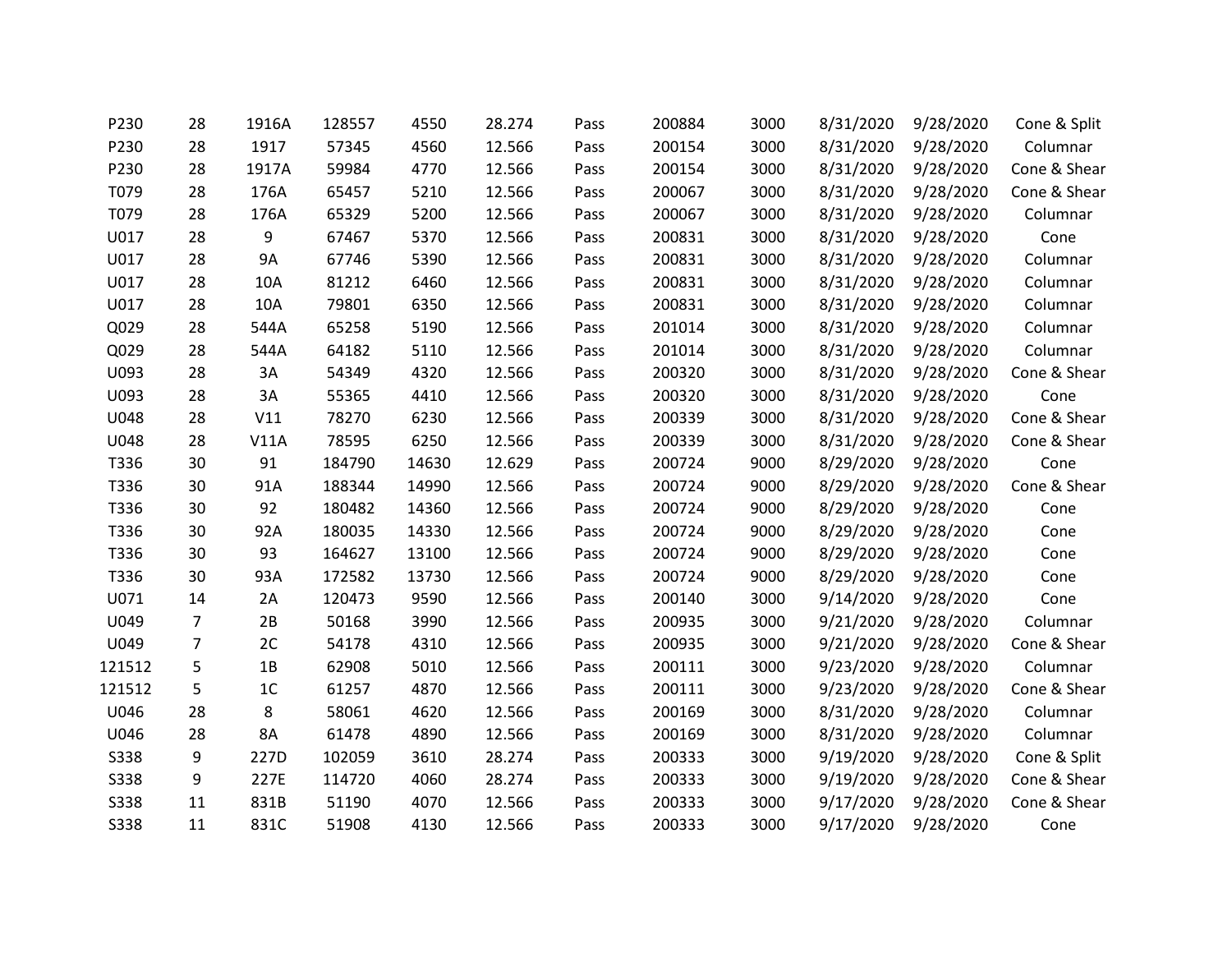| <b>S338</b> | 10 | 832B         | 77144  | 6140   | 12.566 | Pass | 200875 | 4000 | 9/18/2020 | 9/28/2020 | Cone         |
|-------------|----|--------------|--------|--------|--------|------|--------|------|-----------|-----------|--------------|
| <b>S338</b> | 10 | 832C         | 80874  | 6440   | 12.566 | Pass | 200875 | 4000 | 9/18/2020 | 9/28/2020 | Cone & Split |
| S336        | 10 | 833B         | 59478  | 4730   | 12.566 | Pass | 200330 | 3000 | 9/18/2020 | 9/28/2020 | Cone & Split |
| S336        | 10 | 833C         | 57398  | 4570   | 12.566 | Pass | 200330 | 3000 | 9/18/2020 | 9/28/2020 | Cone & Split |
| 119913      | 28 | 25A          | 84090  | 6690   | 12.566 | Pass | 200999 | 3000 | 9/1/2020  | 9/29/2020 | Cone & Shear |
| 119913      | 28 | 25B          | 89803  | 7150   | 12.566 | Pass | 200999 | 3000 | 9/1/2020  | 9/29/2020 | Cone & Shear |
| S127        | 28 | 232          | 79914  | 6360   | 12.566 | Pass | 200531 | 3000 | 9/1/2020  | 9/29/2020 | Cone         |
| S127        | 28 | 232A         | 81863  | 6510   | 12.566 | Pass | 200531 | 3000 | 9/1/2020  | 9/29/2020 | Cone & Shear |
| T930        | 28 | 59           | 54279  | 4320   | 12.566 | Pass | 200401 | 3000 | 9/1/2020  | 9/29/2020 | Cone & Shear |
| T930        | 28 | 59A          | 57609  | 4580   | 12.566 | Pass | 200401 | 3000 | 9/1/2020  | 9/29/2020 | Columnar     |
| 112919      | 28 | 50           | 52741  | 4200   | 12.566 | Pass | 200162 | 3000 | 9/1/2020  | 9/29/2020 | Cone & Shear |
| 112919      | 28 | 50A          | 61248  | 4870   | 12.566 | Pass | 200162 | 3000 | 9/1/2020  | 9/29/2020 | Columnar     |
| T259        | 28 | 16           | 50449  | 4060   | 12.441 | Pass | 201048 | 3000 | 9/1/2020  | 9/29/2020 | Cone & Shear |
| T259        | 28 | 16A          | 52283  | 4160   | 12.566 | Pass | 201048 | 3000 | 9/1/2020  | 9/29/2020 | Cone & Shear |
| T259        | 28 | 17           | 49117  | 3910   | 12.566 | Pass | 200232 | 3000 | 9/1/2020  | 9/29/2020 | Columnar     |
| T259        | 28 | 17A          | 50802  | 4040   | 12.566 | Pass | 200232 | 3000 | 9/1/2020  | 9/29/2020 | Cone & Split |
| U014        | 28 | 32           | 36813  | < 2930 | 12.566 | Fail | 200515 | 3000 | 9/1/2020  | 9/29/2020 | Cone & Shear |
| U014        | 28 | 32A          | 37336  | < 2970 | 12.566 | Fail | 200515 | 3000 | 9/1/2020  | 9/29/2020 | Cone & Split |
| U205        | 28 | $\mathbf{1}$ | 79689  | 6370   | 12.504 | Pass | 200170 | 3000 | 9/1/2020  | 9/29/2020 | Cone & Shear |
| U205        | 28 | 1A           | 80277  | 6390   | 12.566 | Pass | 200170 | 3000 | 9/1/2020  | 9/29/2020 | Cone & Shear |
| T062        | 28 | 43           | 53908  | 4290   | 12.566 | Pass | 200493 | 3000 | 9/1/2020  | 9/29/2020 | Cone & Shear |
| T062        | 28 | 43A          | 52823  | 4200   | 12.566 | Pass | 200493 | 3000 | 9/1/2020  | 9/29/2020 | Cone & Shear |
| T154        | 28 | 3            | 74968  | 5910   | 12.692 | Pass | 19345  | 3000 | 9/1/2020  | 9/29/2020 | Cone & Shear |
| T154        | 28 | 3A           | 82560  | 6570   | 12.566 | Pass | 19345  | 3000 | 9/1/2020  | 9/29/2020 | Cone & Split |
| P230        | 28 | 1918         | 51505  | 4100   | 12.566 | Pass | 200154 | 3000 | 9/1/2020  | 9/29/2020 | Cone & Shear |
| P230        | 28 | 1918A        | 46678  | 3710   | 12.566 | Pass | 200154 | 3000 | 9/1/2020  | 9/29/2020 | Cone & Shear |
| P230        | 28 | 1919         | 168536 | 5960   | 28.274 | Pass | 200884 | 3000 | 9/1/2020  | 9/29/2020 | Cone & Shear |
| P230        | 28 | 1919A        | 163770 | 5790   | 28.274 | Pass | 200884 | 3000 | 9/1/2020  | 9/29/2020 | Columnar     |
| R136        | 28 | EW1          | 82749  | 6580   | 12.566 | Pass |        | 3000 | 9/1/2020  | 9/29/2020 | Columnar     |
| R136        | 28 | EW1A         | 84579  | 6730   | 12.566 | Pass |        | 3000 | 9/1/2020  | 9/29/2020 | Cone         |
| <b>S338</b> | 28 | 808          | 72826  | 5800   | 12.566 | Pass | 200875 | 4000 | 9/1/2020  | 9/29/2020 | Columnar     |
| <b>S338</b> | 28 | 808A         | 74652  | 5940   | 12.566 | Pass | 200875 | 4000 | 9/1/2020  | 9/29/2020 | Columnar     |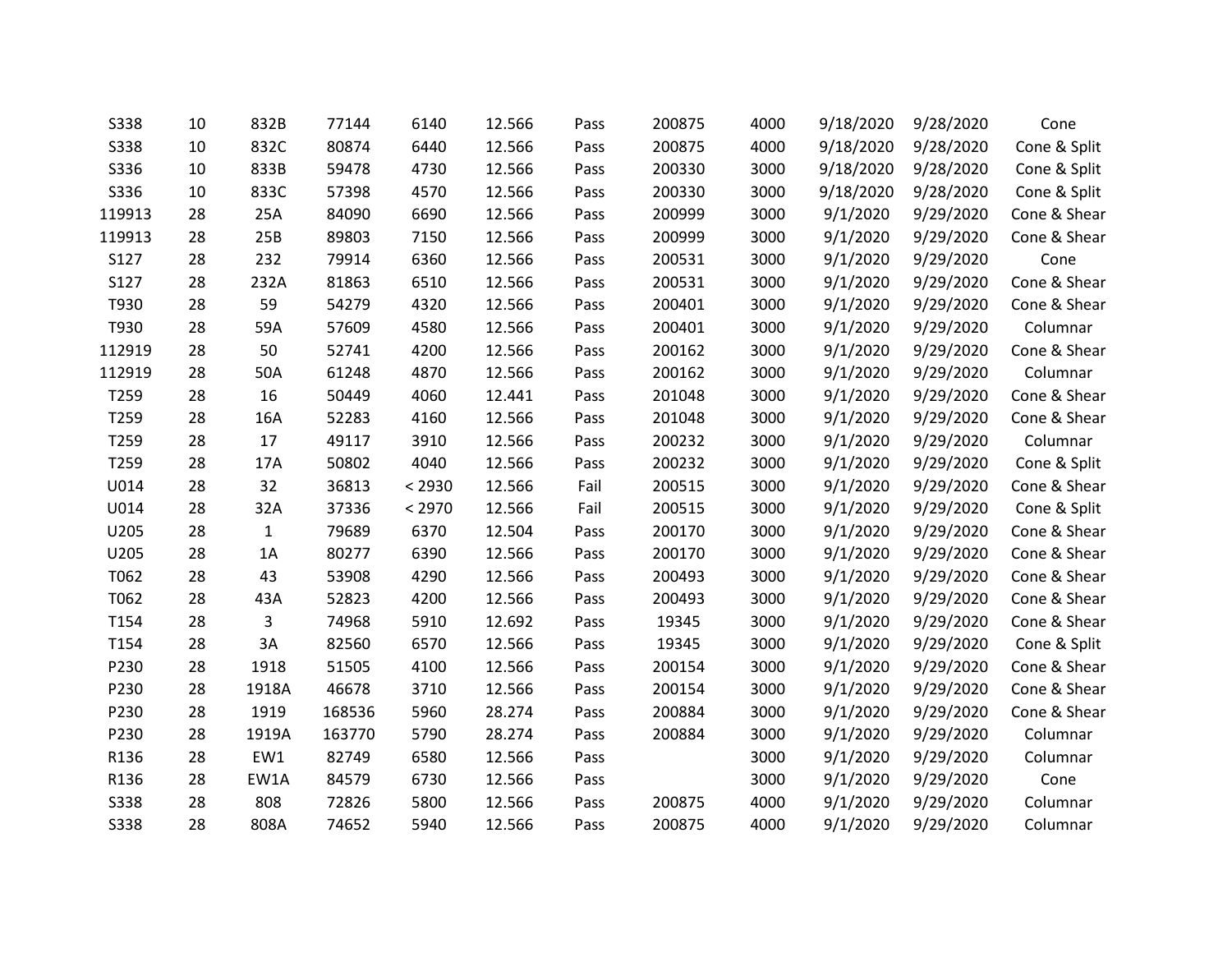| Q029   | 28 | 545A | 63348  | 5040  | 12.566 | Pass | 201014 | 3000  | 9/1/2020  | 9/29/2020 | Shear        |
|--------|----|------|--------|-------|--------|------|--------|-------|-----------|-----------|--------------|
| Q029   | 28 | 545A | 63544  | 5060  | 12.566 | Pass | 201014 | 3000  | 9/1/2020  | 9/29/2020 | Cone & Shear |
| Q029   | 28 | 546A | 63682  | 5030  | 12.648 | Pass | 201012 | 3000  | 9/1/2020  | 9/29/2020 | Columnar     |
| Q029   | 28 | 546A | 61177  | 4870  | 12.566 | Pass | 201012 | 3000  | 9/1/2020  | 9/29/2020 | Cone         |
| Q029   | 28 | 548A | 67887  | 5400  | 12.566 | Pass | 201012 | 3000  | 9/1/2020  | 9/29/2020 | Cone & Shear |
| Q029   | 28 | 548A | 72074  | 5740  | 12.566 | Pass | 201012 | 3000  | 9/1/2020  | 9/29/2020 | Cone & Shear |
| T932   | 28 | 34   | 47721  | 3780  | 12.617 | Pass | 200178 | 3000  | 9/1/2020  | 9/29/2020 | Cone         |
| T932   | 28 | 34A  | 50693  | 4030  | 12.566 | Pass | 200178 | 3000  | 9/1/2020  | 9/29/2020 | Cone & Shear |
| 125186 | 28 | 34   | 49009  | 3900  | 12.566 | Pass | 200065 | 3000  | 9/1/2020  | 9/29/2020 | Cone & Shear |
| 125186 | 28 | 34A  | 48310  | 3840  | 12.566 | Pass | 200065 | 3000  | 9/1/2020  | 9/29/2020 | Columnar     |
| T013   | 28 | 37A  | 67393  | 5370  | 12.548 | Pass | 200206 | 3000  | 9/1/2020  | 9/29/2020 | Cone & Shear |
| T013   | 28 | 37A  | 74952  | 5960  | 12.566 | Pass | 200206 | 3000  | 9/1/2020  | 9/29/2020 | Cone         |
| T023   | 28 | 7ARK | 173377 | 13800 | 12.566 | Pass | 200046 | 10000 | 9/1/2020  | 9/29/2020 | Cone         |
| T023   | 28 | 7ARK | 166696 | 13270 | 12.566 | Pass | 200046 | 10000 | 9/1/2020  | 9/29/2020 | Cone         |
| R279   | 28 | 228A | 45954  | 3660  | 12.566 | Pass | 200178 | 3000  | 9/1/2020  | 9/29/2020 | Cone & Split |
| R279   | 28 | 228A | 45150  | 3590  | 12.566 | Pass | 200178 | 3000  | 9/1/2020  | 9/29/2020 | Cone & Shear |
| T336   | 28 | 94   | 173112 | 13780 | 12.566 | Pass | 200724 | 9000  | 9/1/2020  | 9/29/2020 | Cone & Shear |
| T336   | 28 | 94A  | 184598 | 14690 | 12.566 | Pass | 200724 | 9000  | 9/1/2020  | 9/29/2020 | Cone         |
| T336   | 28 | 95   | 173799 | 13830 | 12.566 | Pass | 200724 | 9000  | 9/1/2020  | 9/29/2020 | Cone & Shear |
| T336   | 28 | 95A  | 181296 | 14430 | 12.566 | Pass | 200724 | 9000  | 9/1/2020  | 9/29/2020 | Cone         |
| T336   | 28 | 96   | 148840 | 11840 | 12.566 | Pass | 200724 | 9000  | 9/1/2020  | 9/29/2020 | Columnar     |
| T336   | 28 | 96A  | 149011 | 11860 | 12.566 | Pass | 200724 | 9000  | 9/1/2020  | 9/29/2020 | Columnar     |
| CMGC03 | 28 | 41   | 67905  | 5400  | 12.566 | Pass | 200392 | 3000  | 9/1/2020  | 9/29/2020 | Cone & Shear |
| CMGC03 | 28 | 41A  | 65854  | 5240  | 12.566 | Pass | 200392 | 3000  | 9/1/2020  | 9/29/2020 | Cone & Split |
| DB1801 | 28 | 303  | 65525  | 5210  | 12.566 | Pass | 200392 | 3000  | 9/1/2020  | 9/29/2020 | Cone         |
| DB1801 | 28 | 303A | 68123  | 5420  | 12.566 | Pass | 200392 | 3000  | 9/1/2020  | 9/29/2020 | Cone & Shear |
| DB1801 | 28 | 304  | 57646  | 4590  | 12.566 | Pass | 200169 | 3000  | 9/1/2020  | 9/29/2020 | Cone         |
| DB1801 | 28 | 304A | 58424  | 4650  | 12.566 | Pass | 200169 | 3000  | 9/1/2020  | 9/29/2020 | Cone         |
| DB1801 | 28 | 305  | 65125  | 5180  | 12.566 | Pass |        | 3000  | 9/1/2020  | 9/29/2020 | Cone & Shear |
| DB1801 | 28 | 305A | 62672  | 4990  | 12.566 | Pass |        | 3000  | 9/1/2020  | 9/29/2020 | Columnar     |
| T284   | 32 | 10   | 108501 | 8630  | 12.566 | Pass | 200846 | 4000  | 8/27/2020 | 9/29/2020 | Columnar     |
| T284   | 32 | 10A  | 134515 | 10700 | 12.566 | Pass | 200846 | 4000  | 8/27/2020 | 9/29/2020 | Cone         |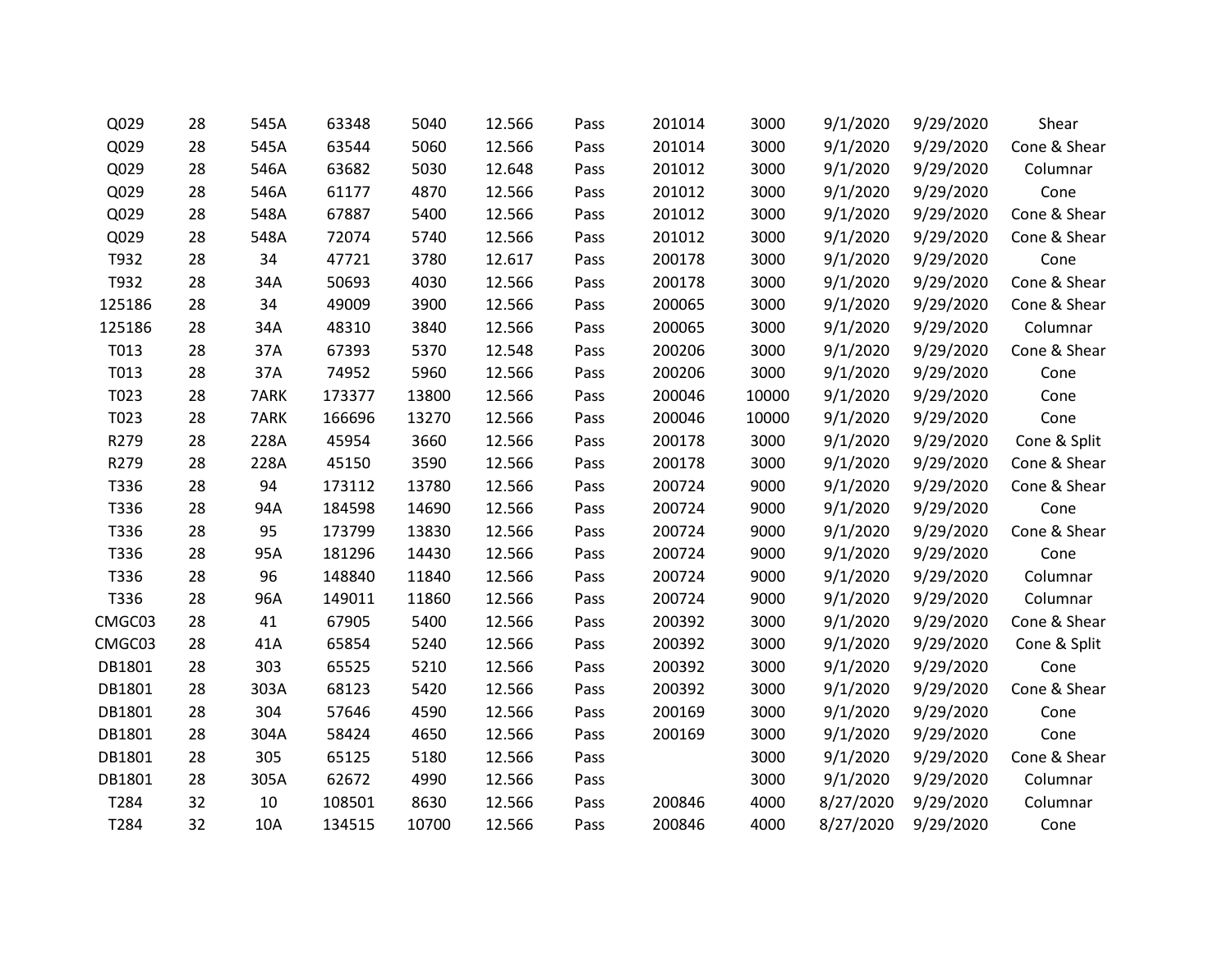| S060        | 28 | 627             | 74769 | 5950 | 12.566 | Pass | 200196 | 3000 | 9/2/2020 | 9/30/2020 | Cone         |
|-------------|----|-----------------|-------|------|--------|------|--------|------|----------|-----------|--------------|
| S060        | 28 | 627A            | 73337 | 5840 | 12.566 | Pass | 200196 | 3000 | 9/2/2020 | 9/30/2020 | Columnar     |
| T930        | 28 | 60              | 66145 | 5260 | 12.566 | Pass | 200401 | 3000 | 9/2/2020 | 9/30/2020 | Cone         |
| T930        | 28 | 60A             | 64027 | 5100 | 12.566 | Pass | 200401 | 3000 | 9/2/2020 | 9/30/2020 | Columnar     |
| U079        | 28 | 1               | 79052 | 6320 | 12.504 | Pass | 201059 | 3000 | 9/2/2020 | 9/30/2020 | Cone         |
| U079        | 28 | 1A              | 79878 | 6360 | 12.566 | Pass | 201059 | 3000 | 9/2/2020 | 9/30/2020 | Cone & Shear |
| T255        | 28 | 25              | 57423 | 4570 | 12.566 | Pass | 201060 | 3000 | 9/2/2020 | 9/30/2020 | Cone & Shear |
| T255        | 28 | 25A             | 58146 | 4630 | 12.566 | Pass | 201060 | 3000 | 9/2/2020 | 9/30/2020 | Columnar     |
| P230        | 28 | 1921            | 68979 | 5490 | 12.566 | Pass | 200154 | 3000 | 9/2/2020 | 9/30/2020 | Columnar     |
| P230        | 28 | 1921A           | 67405 | 5360 | 12.566 | Pass | 200154 | 3000 | 9/2/2020 | 9/30/2020 | Columnar     |
| R136        | 28 | SP <sub>1</sub> | 87566 | 6970 | 12.566 | Pass |        | 4000 | 9/2/2020 | 9/30/2020 | Cone         |
| R136        | 28 | SP1A            | 87252 | 6940 | 12.566 | Pass |        | 4000 | 9/2/2020 | 9/30/2020 | Cone & Shear |
| R136        | 28 | EW <sub>2</sub> | 78082 | 6210 | 12.566 | Pass |        | 3000 | 9/2/2020 | 9/30/2020 | Columnar     |
| R136        | 28 | EW2A            | 76251 | 6070 | 12.566 | Pass |        | 3000 | 9/2/2020 | 9/30/2020 | Cone & Shear |
| <b>S338</b> | 28 | 809             | 64903 | 5160 | 12.566 | Pass | 200875 | 4000 | 9/2/2020 | 9/30/2020 | Columnar     |
| <b>S338</b> | 28 | 809A            | 67730 | 5390 | 12.566 | Pass | 200875 | 4000 | 9/2/2020 | 9/30/2020 | Cone & Shear |
| <b>S338</b> | 28 | 810             | 65909 | 5240 | 12.566 | Pass | 220331 | 4000 | 9/2/2020 | 9/30/2020 | Cone & Split |
| <b>S338</b> | 28 | 810A            | 70300 | 5590 | 12.566 | Pass | 220331 | 4000 | 9/2/2020 | 9/30/2020 | Cone & Shear |
| <b>S338</b> | 28 | 810AR           | 61534 | 4900 | 12.566 | Pass | 200331 | 4000 | 9/2/2020 | 9/30/2020 | Cone & Shear |
| <b>S338</b> | 28 | 810AR1          | 64952 | 5170 | 12.566 | Pass | 200331 | 4000 | 9/2/2020 | 9/30/2020 | Columnar     |
| <b>S338</b> | 28 | 811             | 64964 | 5170 | 12.566 | Pass | 200331 | 4000 | 9/2/2020 | 9/30/2020 | Cone & Shear |
| <b>S338</b> | 28 | 811A            | 65614 | 5220 | 12.566 | Pass | 200331 | 4000 | 9/2/2020 | 9/30/2020 | Columnar     |
| <b>S338</b> | 28 | 812             | 77897 | 6200 | 12.566 | Pass | 200331 | 4000 | 9/2/2020 | 9/30/2020 | Cone & Shear |
| <b>S338</b> | 28 | 812A            | 78207 | 6220 | 12.566 | Pass | 200331 | 4000 | 9/2/2020 | 9/30/2020 | Columnar     |
| <b>S338</b> | 28 | 813             | 75020 | 5950 | 12.598 | Pass | 200331 | 4000 | 9/2/2020 | 9/30/2020 | Cone & Shear |
| <b>S338</b> | 28 | 813A            | 77064 | 6130 | 12.566 | Pass | 200331 | 4000 | 9/2/2020 | 9/30/2020 | Cone         |
| <b>S338</b> | 28 | 814             | 69035 | 5490 | 12.566 | Pass | 200331 | 4000 | 9/2/2020 | 9/30/2020 | Cone & Shear |
| <b>S338</b> | 28 | 814A            | 67996 | 5410 | 12.566 | Pass | 200331 | 4000 | 9/2/2020 | 9/30/2020 | Cone & Shear |
| T014        | 28 | 78A             | 71257 | 5670 | 12.566 | Pass | 201065 | 3000 | 9/2/2020 | 9/30/2020 | Cone         |
| T014        | 28 | 78A             | 71009 | 5650 | 12.566 | Pass | 201065 | 3000 | 9/2/2020 | 9/30/2020 | Cone         |
| T014        | 28 | 79A             | 87407 | 6960 | 12.566 | Pass | 200360 | 4500 | 9/2/2020 | 9/30/2020 | Columnar     |
| T014        | 28 | 79A             | 91048 | 7250 | 12.566 | Pass | 200360 | 4500 | 9/2/2020 | 9/30/2020 | Columnar     |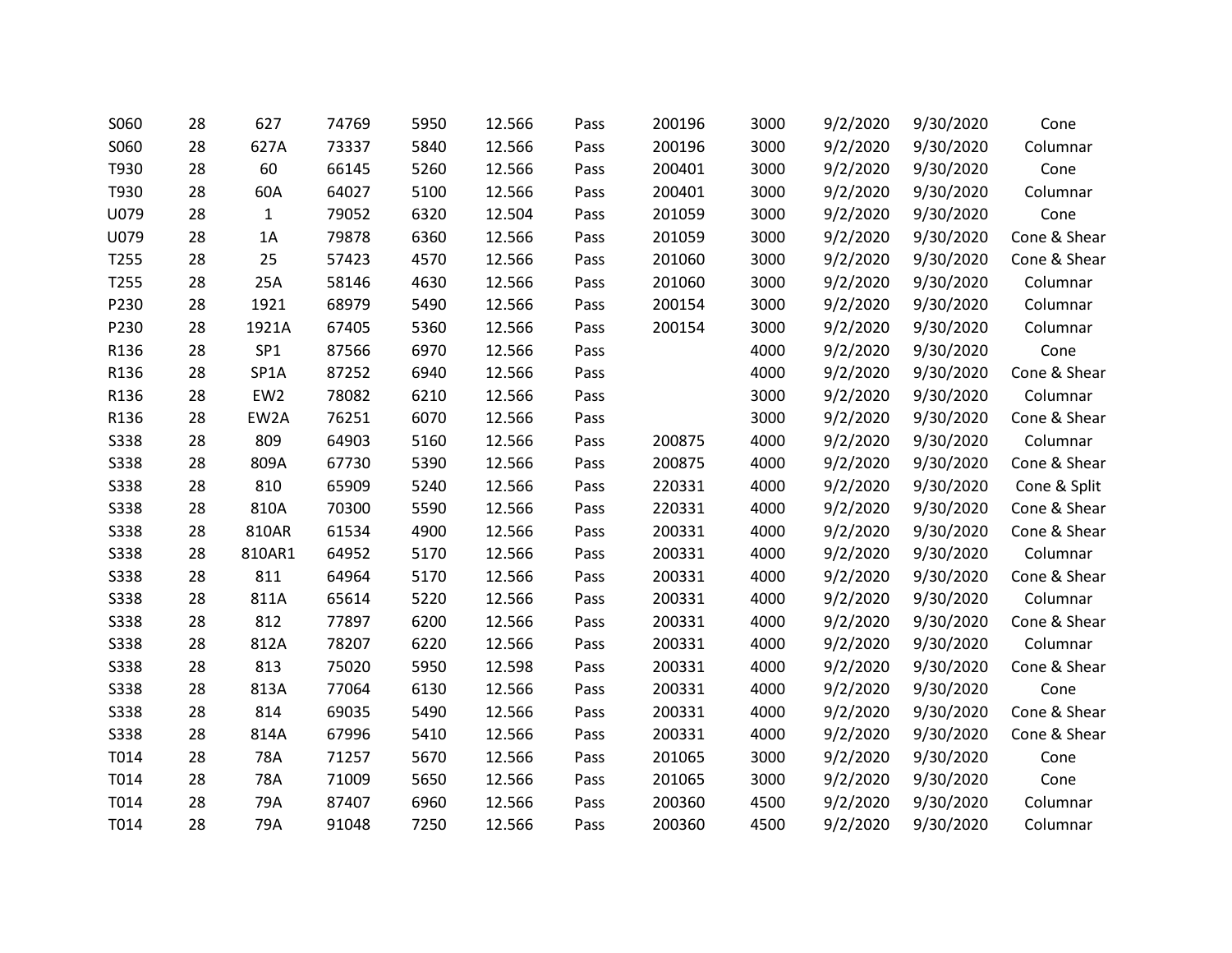| T014   | 28 | 80A            | 86226  | 6860 | 12.566 | Pass | 200360       | 4500 | 9/2/2020 | 9/30/2020 | Columnar     |
|--------|----|----------------|--------|------|--------|------|--------------|------|----------|-----------|--------------|
| T014   | 28 | 80A            | 87777  | 6990 | 12.566 | Pass | 200360       | 4500 | 9/2/2020 | 9/30/2020 | Cone         |
| T079   | 28 | 177A           | 110790 | 3920 | 28.274 | Pass | 200617       | 3000 | 9/2/2020 | 9/30/2020 | Cone & Split |
| T079   | 28 | 177A           | 108772 | 3850 | 28.274 | Pass | 200617       | 3000 | 9/2/2020 | 9/30/2020 | Cone & Split |
| T079   | 28 | 178A           | 67460  | 5370 | 12.566 | Pass | 200065       | 3000 | 9/2/2020 | 9/30/2020 | Columnar     |
| T079   | 28 | 178A           | 65300  | 5200 | 12.566 | Pass | 200065       | 3000 | 9/2/2020 | 9/30/2020 | Columnar     |
| U017   | 28 | 11A            | 83318  | 6630 | 12.566 | Pass | 200831       | 3000 | 9/2/2020 | 9/30/2020 | Cone & Shear |
| U017   | 28 | 11A            | 78422  | 6240 | 12.566 | Pass | 200831       | 3000 | 9/2/2020 | 9/30/2020 | Cone         |
| U017   | 28 | 12A            | 78574  | 6220 | 12.629 | Pass | 200831       | 3000 | 9/2/2020 | 9/30/2020 | Columnar     |
| U017   | 28 | 12A            | 75622  | 6020 | 12.566 | Pass | 200831       | 3000 | 9/2/2020 | 9/30/2020 | Cone & Shear |
| U017   | 28 | 13A            | 80862  | 6430 | 12.566 | Pass | 200831       | 3000 | 9/2/2020 | 9/30/2020 | Columnar     |
| U017   | 28 | 13A            | 77083  | 6130 | 12.566 | Pass | 200831       | 3000 | 9/2/2020 | 9/30/2020 | Cone         |
| Q029   | 28 | 550A           | 76190  | 6030 | 12.629 | Pass | 201012       | 3000 | 9/2/2020 | 9/30/2020 | Columnar     |
| Q029   | 28 | 550A           | 74159  | 5900 | 12.566 | Pass | 201012       | 3000 | 9/2/2020 | 9/30/2020 | Columnar     |
| T290   | 28 | $\overline{2}$ | 77403  | 6160 | 12.566 | Pass | 200233       | 3000 | 9/2/2020 | 9/30/2020 | Cone & Shear |
| T290   | 28 | 2A             | 81284  | 6470 | 12.566 | Pass | 200233       | 3000 | 9/2/2020 | 9/30/2020 | Cone         |
| U093   | 28 | 4A             | 53831  | 4280 | 12.566 | Pass | 200320       | 3000 | 9/2/2020 | 9/30/2020 | Cone         |
| U093   | 28 | 4A             | 48305  | 3840 | 12.566 | Pass | 200320       | 3000 | 9/2/2020 | 9/30/2020 | Cone         |
| U155   | 28 | 1              | 115422 | 9230 | 12.504 | Pass | <b>GROUT</b> | 3000 | 9/2/2020 | 9/30/2020 | Columnar     |
| U155   | 28 | 1A             | 118663 | 9440 | 12.566 | Pass | <b>GROUT</b> | 3000 | 9/2/2020 | 9/30/2020 | Cone         |
| 119913 | 28 | 26A            | 75619  | 6020 | 12.566 | Pass | 200999       | 3000 | 9/2/2020 | 9/30/2020 | Cone         |
| 119913 | 28 | 26B            | 78714  | 6260 | 12.566 | Pass | 200999       | 3000 | 9/2/2020 | 9/30/2020 | Columnar     |
| S182   | 28 | 43AR           | 62870  | 5000 | 12.566 | Pass | 200520       | 4000 | 9/2/2020 | 9/30/2020 | Cone & Shear |
| S182   | 28 | 43AR1          | 63894  | 5080 | 12.566 | Pass | 200520       | 4000 | 9/2/2020 | 9/30/2020 | Cone & Shear |
| S182   | 28 | 43             | 62075  | 4940 | 12.566 | Pass | 200520       | 4000 | 9/2/2020 | 9/30/2020 | Cone & Shear |
| S182   | 28 | 43A            | 63005  | 5010 | 12.566 | Pass | 200520       | 4000 | 9/2/2020 | 9/30/2020 | Cone & Shear |
| S182   | 28 | 44             | 74362  | 5920 | 12.566 | Pass | 200520       | 4000 | 9/2/2020 | 9/30/2020 | Columnar     |
| S182   | 28 | 44A            | 73683  | 5860 | 12.566 | Pass | 200520       | 4000 | 9/2/2020 | 9/30/2020 | Columnar     |
| S182   | 28 | 45             | 57288  | 4560 | 12.566 | Pass | 200520       | 4000 | 9/2/2020 | 9/30/2020 | Cone & Shear |
| S182   | 28 | 45A            | 55795  | 4440 | 12.566 | Pass | 200520       | 4000 | 9/2/2020 | 9/30/2020 | Cone & Shear |
| S182   | 28 | 46             | 61581  | 4900 | 12.566 | Pass | 200520       | 4000 | 9/2/2020 | 9/30/2020 | Cone & Shear |
| S182   | 28 | 46A            | 66310  | 5280 | 12.566 | Pass | 200520       | 4000 | 9/2/2020 | 9/30/2020 | Columnar     |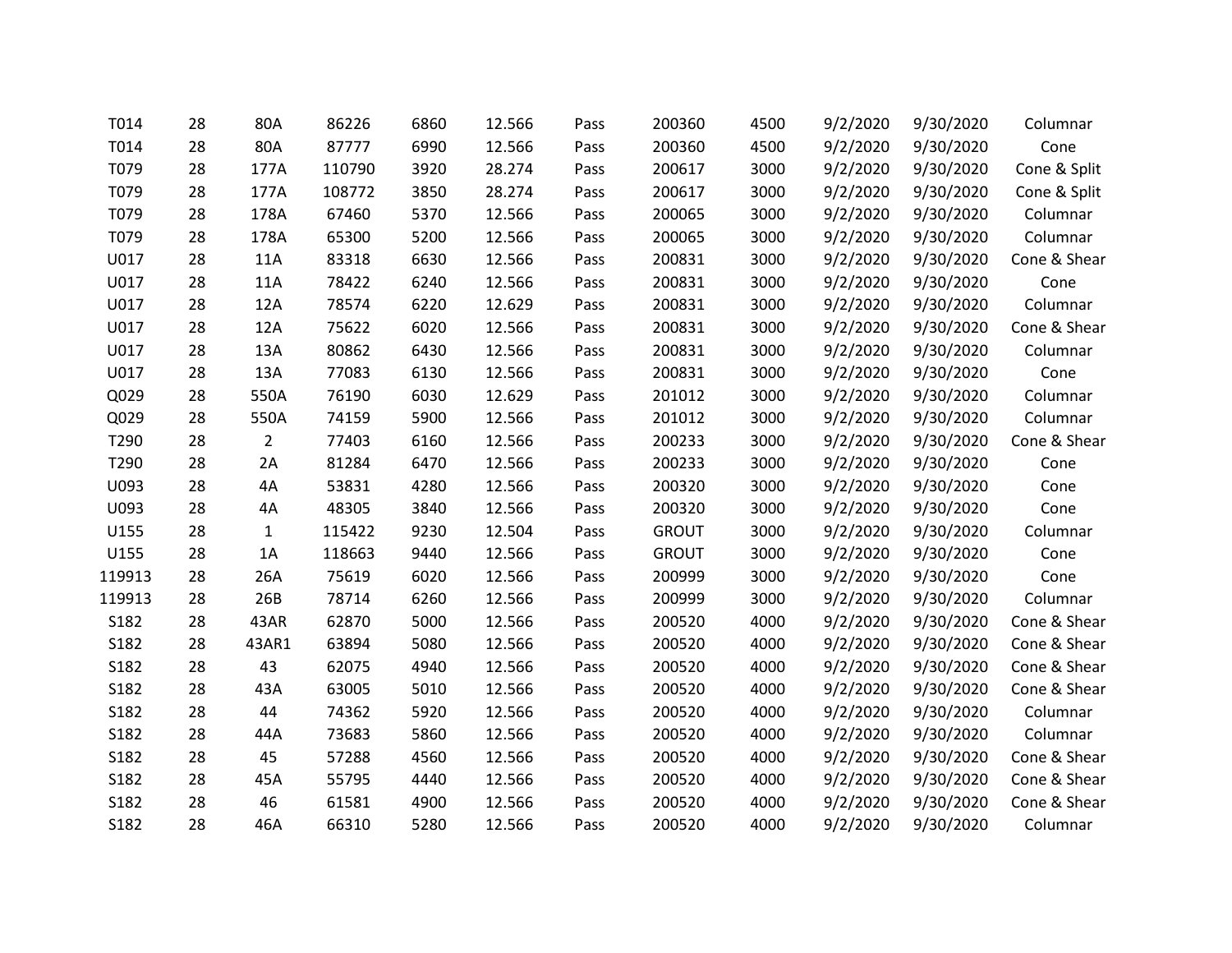| S182   | 28             | 47    | 56546  | 4500  | 12.566 | Pass | 200520 | 4000 | 9/2/2020  | 9/30/2020 | Cone & Split |
|--------|----------------|-------|--------|-------|--------|------|--------|------|-----------|-----------|--------------|
| S182   | 28             | 47A   | 55386  | 4410  | 12.566 | Pass | 200520 | 4000 | 9/2/2020  | 9/30/2020 | Cone & Shear |
| S182   | 28             | 48    | 62332  | 4960  | 12.566 | Pass | 200520 | 4000 | 9/2/2020  | 9/30/2020 | Columnar     |
| S182   | 28             | 48A   | 59594  | 4740  | 12.566 | Pass | 200520 | 4000 | 9/2/2020  | 9/30/2020 | Columnar     |
| S182   | 28             | 49    | 59751  | 4780  | 12.504 | Pass | 200520 | 4000 | 9/2/2020  | 9/30/2020 | Cone         |
| S182   | 28             | 49A   | 58736  | 4700  | 12.504 | Pass | 200520 | 4000 | 9/2/2020  | 9/30/2020 | Columnar     |
| S182   | 28             | 50    | 64809  | 5160  | 12.566 | Pass | 200520 | 4000 | 9/2/2020  | 9/30/2020 | Cone & Shear |
| S182   | 28             | 50A   | 64064  | 5100  | 12.566 | Pass | 200520 | 4000 | 9/2/2020  | 9/30/2020 | Cone & Shear |
| 121525 | 28             | 12    | 54878  | 4350  | 12.629 | Pass | 200049 | 3000 | 9/2/2020  | 9/30/2020 | Cone & Shear |
| 121525 | 28             | 12A   | 53408  | 4250  | 12.566 | Pass | 200049 | 3000 | 9/2/2020  | 9/30/2020 | Cone         |
| T336   | 28             | 97    | 173465 | 13800 | 12.566 | Pass | 200724 | 9000 | 9/2/2020  | 9/30/2020 | Cone         |
| T336   | 28             | 97A   | 171739 | 13670 | 12.566 | Pass | 200724 | 9000 | 9/2/2020  | 9/30/2020 | Cone         |
| T336   | 28             | 98    | 161992 | 12890 | 12.566 | Pass | 200724 | 9000 | 9/2/2020  | 9/30/2020 | Cone         |
| T336   | 28             | 98A   | 151948 | 12090 | 12.566 | Pass | 200724 | 9000 | 9/2/2020  | 9/30/2020 | Cone & Shear |
| T336   | 28             | 99    | 152530 | 12140 | 12.566 | Pass | 200724 | 9000 | 9/2/2020  | 9/30/2020 | Cone & Shear |
| T336   | 28             | 99A   | 154871 | 12320 | 12.566 | Pass | 200724 | 9000 | 9/2/2020  | 9/30/2020 | Columnar     |
| P230   | 28             | 1920  | 61412  | 4890  | 12.566 | Pass | 201047 | 3000 | 9/2/2020  | 9/30/2020 | Cone & Shear |
| P230   | 28             | 1920A | 63417  | 5050  | 12.566 | Pass | 201047 | 3000 | 9/2/2020  | 9/30/2020 | Columnar     |
| CMGC03 | 28             | 42    | 74608  | 5940  | 12.566 | Pass | 200924 | 5000 | 9/2/2020  | 9/30/2020 | Columnar     |
| CMGC03 | 28             | 42A   | 75819  | 6030  | 12.566 | Pass | 200924 | 5000 | 9/2/2020  | 9/30/2020 | Columnar     |
| DB1801 | 28             | 306   | 54026  | 4360  | 12.379 | Pass | 200169 | 3000 | 9/2/2020  | 9/30/2020 | Cone & Shear |
| DB1801 | 28             | 306A  | 54136  | 4370  | 12.379 | Pass | 200169 | 3000 | 9/2/2020  | 9/30/2020 | Cone & Shear |
| 121512 | 7              | 1D    | 72552  | 5770  | 12.566 | Pass | 200111 | 3000 | 9/23/2020 | 9/30/2020 | Columnar     |
| 121512 | $\overline{7}$ | 1E    | 77676  | 6180  | 12.566 | Pass | 200111 | 3000 | 9/23/2020 | 9/30/2020 | Cone & Shear |
| U049   | $\overline{7}$ | 4B    | 93195  | 7420  | 12.566 | Pass | 200935 | 3000 | 9/23/2020 | 9/30/2020 | Columnar     |
| U049   | $\overline{7}$ | 4C    | 94770  | 7540  | 12.566 | Pass | 200935 | 3000 | 9/23/2020 | 9/30/2020 | Cone         |
| 121512 | 5              | 2B    | 72842  | 5800  | 12.566 | Pass | 200111 | 3000 | 9/25/2020 | 9/30/2020 | Cone & Shear |
| 121512 | 5              | 2C    | 70231  | 5590  | 12.566 | Pass | 200111 | 3000 | 9/25/2020 | 9/30/2020 | Columnar     |
| T925   | 28             | 25    | 79993  | 6370  | 12.566 | Pass | 200833 | 3000 | 9/3/2020  | 10/1/2020 | Cone         |
| T925   | 28             | 25A   | 88366  | 7030  | 12.566 | Pass | 200833 | 3000 | 9/3/2020  | 10/1/2020 | Cone & Shear |
| T255   | 28             | 26    | 53882  | 4290  | 12.566 | Pass | 201060 | 3000 | 9/3/2020  | 10/1/2020 | Columnar     |
| T255   | 28             | 26A   | 51944  | 4130  | 12.566 | Pass | 201060 | 3000 | 9/3/2020  | 10/1/2020 | Columnar     |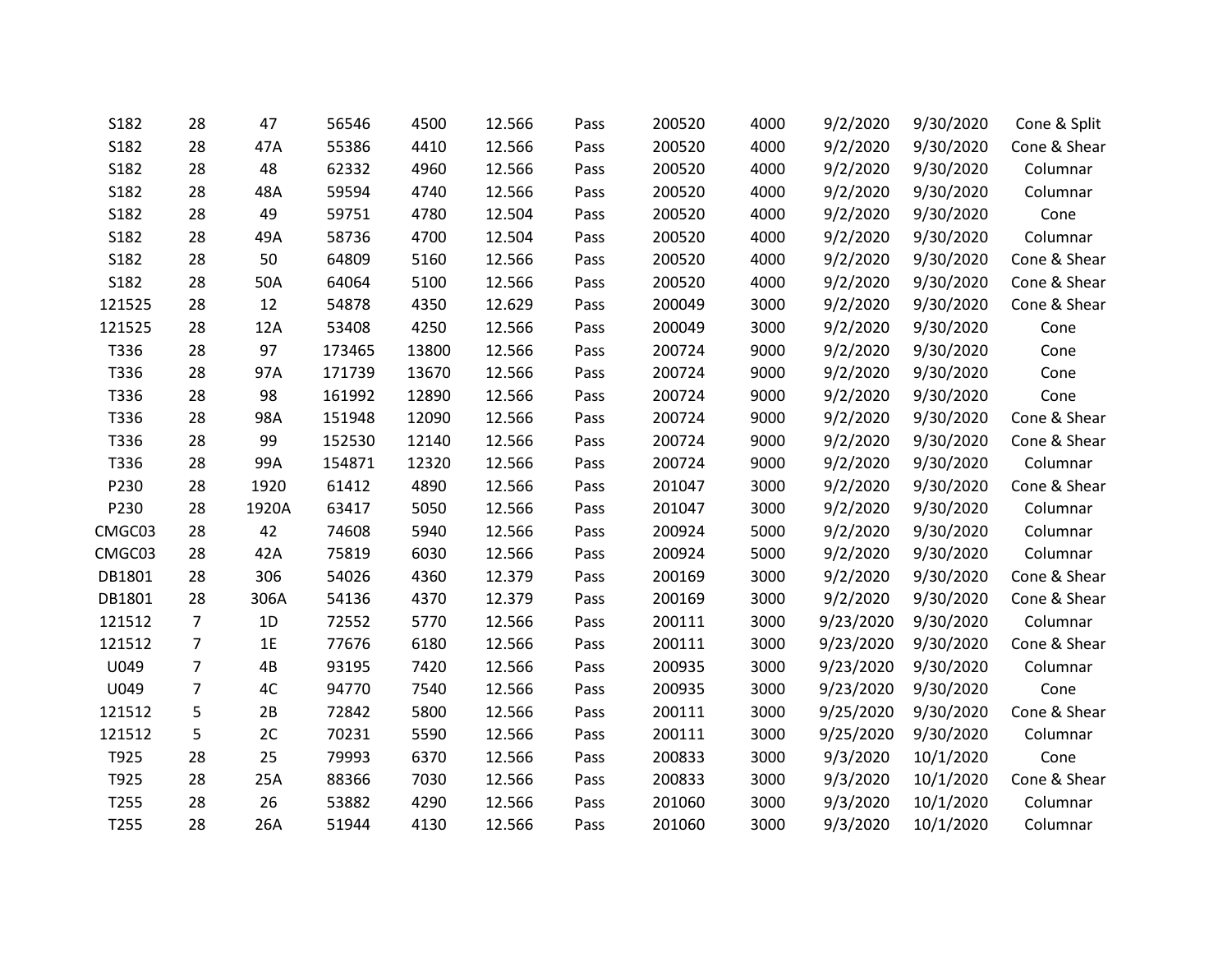| T011        | 28 | 63                | 55496  | 4420 | 12.566 | Pass | 200763 | 3000 | 9/3/2020 | 10/1/2020 | Cone & Shear |
|-------------|----|-------------------|--------|------|--------|------|--------|------|----------|-----------|--------------|
| T011        | 28 | 63A               | 55401  | 4410 | 12.566 | Pass | 200763 | 3000 | 9/3/2020 | 10/1/2020 | Cone & Shear |
| T154        | 28 | 4                 | 109717 | 8730 | 12.566 | Pass | 16345  | 3000 | 9/3/2020 | 10/1/2020 | Cone         |
| T154        | 28 | 4A                | 95573  | 7610 | 12.566 | Pass | 16345  | 3000 | 9/3/2020 | 10/1/2020 | Columnar     |
| R136        | 28 | SP <sub>2</sub>   | 70289  | 5590 | 12.566 | Pass |        | 4000 | 9/3/2020 | 10/1/2020 | Columnar     |
| R136        | 28 | SP <sub>2</sub> A | 70394  | 5600 | 12.566 | Pass |        | 4000 | 9/3/2020 | 10/1/2020 | Columnar     |
| <b>S338</b> | 28 | 815               | 74006  | 5890 | 12.566 | Pass | 200875 | 4000 | 9/3/2020 | 10/1/2020 | Cone         |
| <b>S338</b> | 28 | 815A              | 75893  | 6040 | 12.566 | Pass | 200875 | 4000 | 9/3/2020 | 10/1/2020 | Columnar     |
| T079        | 28 | 179A              | 123886 | 4380 | 28.312 | Pass | 200617 | 3000 | 9/3/2020 | 10/1/2020 | Columnar     |
| T079        | 28 | 179A              | 128280 | 4540 | 28.274 | Pass | 200617 | 3000 | 9/3/2020 | 10/1/2020 | Cone & Shear |
| 106077      | 28 | 71A               | 50263  | 4000 | 12.566 | Pass | 200940 | 4000 | 9/3/2020 | 10/1/2020 | Columnar     |
| 106077      | 28 | 71A               | 53610  | 4270 | 12.566 | Pass | 200940 | 4000 | 9/3/2020 | 10/1/2020 | Columnar     |
| 106077      | 28 | 72A               | 53577  | 4260 | 12.566 | Pass | 200940 | 4000 | 9/3/2020 | 10/1/2020 | Cone & Shear |
| 106077      | 28 | 72A               | 52236  | 4160 | 12.566 | Pass | 200940 | 4000 | 9/3/2020 | 10/1/2020 | Cone & Shear |
| 106077      | 28 | 73A               | 53192  | 4230 | 12.56  | Pass | 200940 | 4000 | 9/3/2020 | 10/1/2020 | Columnar     |
| 106077      | 28 | 73A               | 50841  | 4050 | 12.566 | Pass | 200940 | 4000 | 9/3/2020 | 10/1/2020 | Cone & Shear |
| 124200      | 28 | 2ARB              | 123128 | 9800 | 12.566 | Pass | 200031 | 8000 | 9/3/2020 | 10/1/2020 | Cone         |
| 124200      | 28 | 2ARB              | 124656 | 9920 | 12.566 | Pass | 200031 | 8000 | 9/3/2020 | 10/1/2020 | Cone         |
| 125186      | 28 | 35                | 63105  | 5020 | 12.566 | Pass | 200065 | 3000 | 9/3/2020 | 10/1/2020 | Columnar     |
| 125186      | 28 | 35A               | 65977  | 5250 | 12.566 | Pass | 200065 | 3000 | 9/3/2020 | 10/1/2020 | Columnar     |
| 119913      | 28 | 27A               | 65655  | 5220 | 12.566 | Pass | 200999 | 3000 | 9/3/2020 | 10/1/2020 | Cone         |
| 119913      | 28 | 27A               | 65109  | 5180 | 12.566 | Pass | 200999 | 3000 | 9/3/2020 | 10/1/2020 | Cone & Shear |
| S060        | 28 | 628               | 77393  | 6160 | 12.566 | Pass | 200196 | 3000 | 9/3/2020 | 10/1/2020 | Columnar     |
| S060        | 28 | 628A              | 77383  | 6160 | 12.566 | Pass | 200196 | 3000 | 9/3/2020 | 10/1/2020 | Cone & Shear |
| S060        | 28 | 629               | 67897  | 5400 | 12.566 | Pass | 200196 | 3000 | 9/3/2020 | 10/1/2020 | Cone         |
| S060        | 28 | 629A              | 65361  | 5200 | 12.566 | Pass | 200196 | 3000 | 9/3/2020 | 10/1/2020 | Cone         |
| R274        | 28 | 34A               | 44940  | 3580 | 12.566 | Pass | 200189 | 3000 | 9/3/2020 | 10/1/2020 | Columnar     |
| R274        | 28 | 34B               | 45622  | 3630 | 12.566 | Pass | 200189 | 3000 | 9/3/2020 | 10/1/2020 | Cone         |
| R274        | 28 | 34AR              | 45109  | 3590 | 12.566 | Pass | 200189 | 3000 | 9/3/2020 | 10/1/2020 | Cone & Shear |
| R274        | 28 | 34ARI             | 45716  | 3640 | 12.566 | Pass | 200189 | 3000 | 9/3/2020 | 10/1/2020 | Cone & Shear |
| T358        | 28 | 3                 | 73863  | 5840 | 12.654 | Pass | 200196 | 3000 | 9/3/2020 | 10/1/2020 | Columnar     |
| T358        | 28 | 3A                | 91306  | 7270 | 12.566 | Pass | 200196 | 3000 | 9/3/2020 | 10/1/2020 | Columnar     |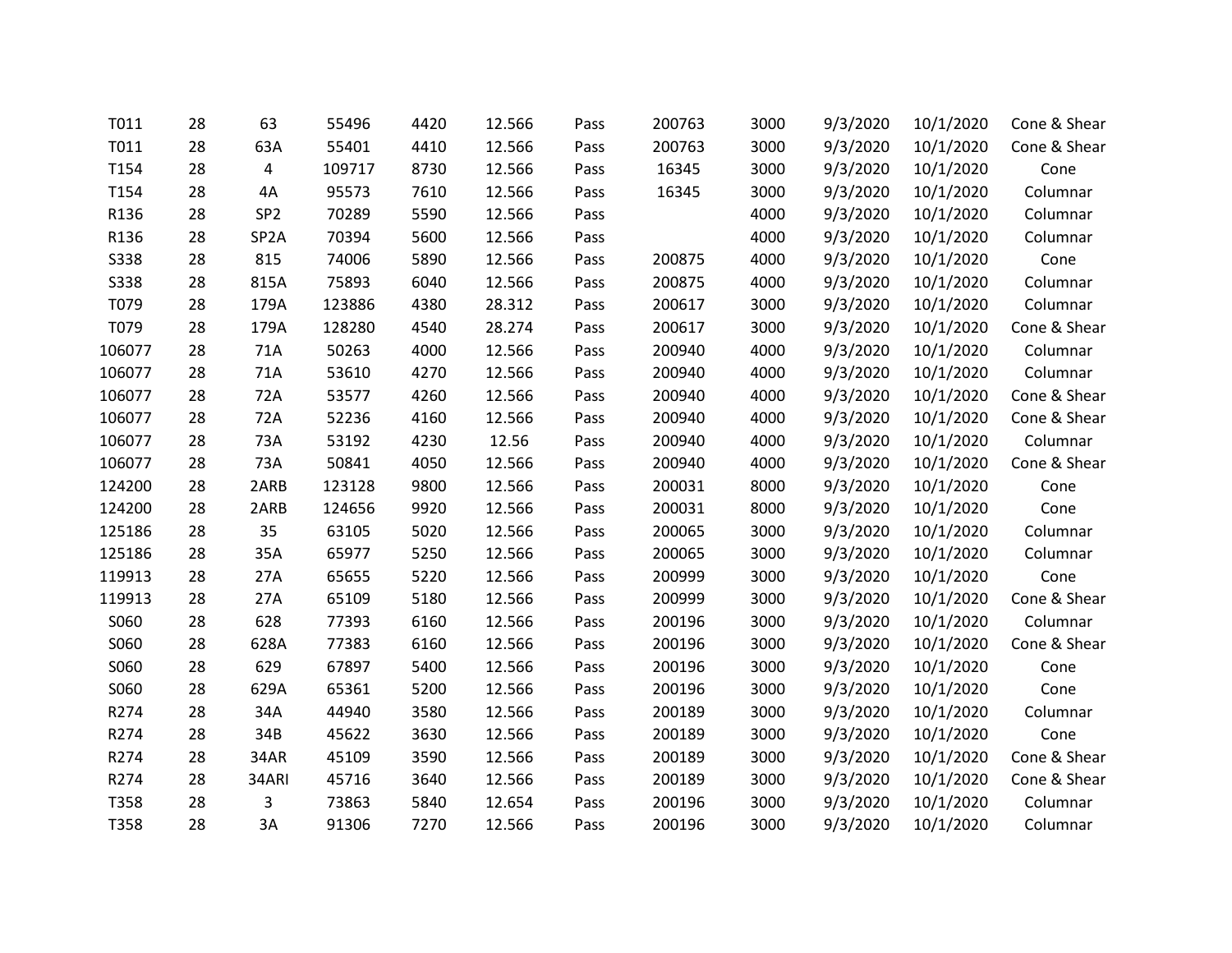| Q029   | 28 | 551A | 69625 | 5540 | 12.573 | Pass | 201014 | 3000 | 9/3/2020 | 10/1/2020 | Cone         |
|--------|----|------|-------|------|--------|------|--------|------|----------|-----------|--------------|
| Q029   | 28 | 551A | 68992 | 5490 | 12.566 | Pass | 201014 | 3000 | 9/3/2020 | 10/1/2020 | Cone & Split |
| S272   | 28 | 78   | 96935 | 7700 | 12.592 | Pass | 200285 | 4000 | 9/3/2020 | 10/1/2020 | Cone         |
| S272   | 28 | 78A  | 91632 | 7290 | 12.566 | Pass | 200285 | 4000 | 9/3/2020 | 10/1/2020 | Cone         |
| 121525 | 28 | 13   | 70938 | 5650 | 12.566 | Pass | 200049 | 3000 | 9/3/2020 | 10/1/2020 | Columnar     |
| 121525 | 28 | 13A  | 65362 | 5200 | 12.566 | Pass | 200049 | 3000 | 9/3/2020 | 10/1/2020 | Columnar     |
| T336   | 28 | 53   | 89463 | 7120 | 12.566 | Pass | 200648 | 4000 | 9/3/2020 | 10/1/2020 | Cone         |
| T336   | 28 | 53A  | 86916 | 6920 | 12.566 | Pass | 200648 | 4000 | 9/3/2020 | 10/1/2020 | Cone         |
| T336   | 28 | 54   | 77545 | 6170 | 12.566 | Pass | 200648 | 4000 | 9/3/2020 | 10/1/2020 | Cone & Shear |
| T336   | 28 | 54A  | 79779 | 6350 | 12.566 | Pass | 200648 | 4000 | 9/3/2020 | 10/1/2020 | Columnar     |
| T336   | 28 | 55   | 67470 | 5380 | 12.548 | Pass | 200648 | 4000 | 9/3/2020 | 10/1/2020 | Columnar     |
| T336   | 28 | 55A  | 69086 | 5500 | 12.566 | Pass | 200648 | 4000 | 9/3/2020 | 10/1/2020 | Columnar     |
| T336   | 28 | 56   | 74725 | 5950 | 12.566 | Pass | 200648 | 4000 | 9/3/2020 | 10/1/2020 | Columnar     |
| T336   | 28 | 56A  | 72581 | 5780 | 12.566 | Pass | 200648 | 4000 | 9/3/2020 | 10/1/2020 | Cone         |
| T336   | 28 | 57   | 75795 | 6030 | 12.566 | Pass | 200648 | 4000 | 9/3/2020 | 10/1/2020 | Cone & Shear |
| T336   | 28 | 57A  | 80126 | 6380 | 12.566 | Pass | 200648 | 4000 | 9/3/2020 | 10/1/2020 | Cone & Shear |
| T336   | 28 | 58   | 69463 | 5530 | 12.566 | Pass | 200648 | 4000 | 9/3/2020 | 10/1/2020 | Cone         |
| T336   | 28 | 58A  | 69921 | 5560 | 12.566 | Pass | 200648 | 4000 | 9/3/2020 | 10/1/2020 | Cone         |
| T336   | 28 | 59   | 65351 | 5200 | 12.566 | Pass | 200648 | 4000 | 9/3/2020 | 10/1/2020 | Columnar     |
| T336   | 28 | 59A  | 71290 | 5670 | 12.566 | Pass | 200648 | 4000 | 9/3/2020 | 10/1/2020 | Cone & Shear |
| T336   | 28 | 60   | 74165 | 5900 | 12.566 | Pass | 200648 | 4000 | 9/3/2020 | 10/1/2020 | Cone & Shear |
| T336   | 28 | 60A  | 71581 | 5700 | 12.566 | Pass | 200648 | 4000 | 9/3/2020 | 10/1/2020 | Cone & Shear |
| T336   | 28 | 61   | 77342 | 6150 | 12.566 | Pass | 200648 | 4000 | 9/3/2020 | 10/1/2020 | Cone & Shear |
| T336   | 28 | 61A  | 73207 | 5830 | 12.566 | Pass | 200648 | 4000 | 9/3/2020 | 10/1/2020 | Cone & Shear |
| T336   | 28 | 62   | 66658 | 5300 | 12.566 | Pass | 200648 | 4000 | 9/3/2020 | 10/1/2020 | Cone & Shear |
| T336   | 28 | 62A  | 64293 | 5120 | 12.566 | Pass | 200648 | 4000 | 9/3/2020 | 10/1/2020 | Columnar     |
| T336   | 28 | 63   | 78735 | 6270 | 12.566 | Pass | 200648 | 4000 | 9/3/2020 | 10/1/2020 | Cone & Shear |
| T336   | 28 | 63A  | 73022 | 5810 | 12.566 | Pass | 200648 | 4000 | 9/3/2020 | 10/1/2020 | Cone & Split |
| T336   | 28 | 64   | 74735 | 5950 | 12.566 | Pass | 200648 | 4000 | 9/3/2020 | 10/1/2020 | Cone & Shear |
| T336   | 28 | 64A  | 72903 | 5800 | 12.566 | Pass | 200648 | 4000 | 9/3/2020 | 10/1/2020 | Columnar     |
| T336   | 28 | 65   | 71032 | 5650 | 12.566 | Pass | 200648 | 4000 | 9/3/2020 | 10/1/2020 | Columnar     |
| T336   | 28 | 65A  | 71248 | 5670 | 12.566 | Pass | 200648 | 4000 | 9/3/2020 | 10/1/2020 | Columnar     |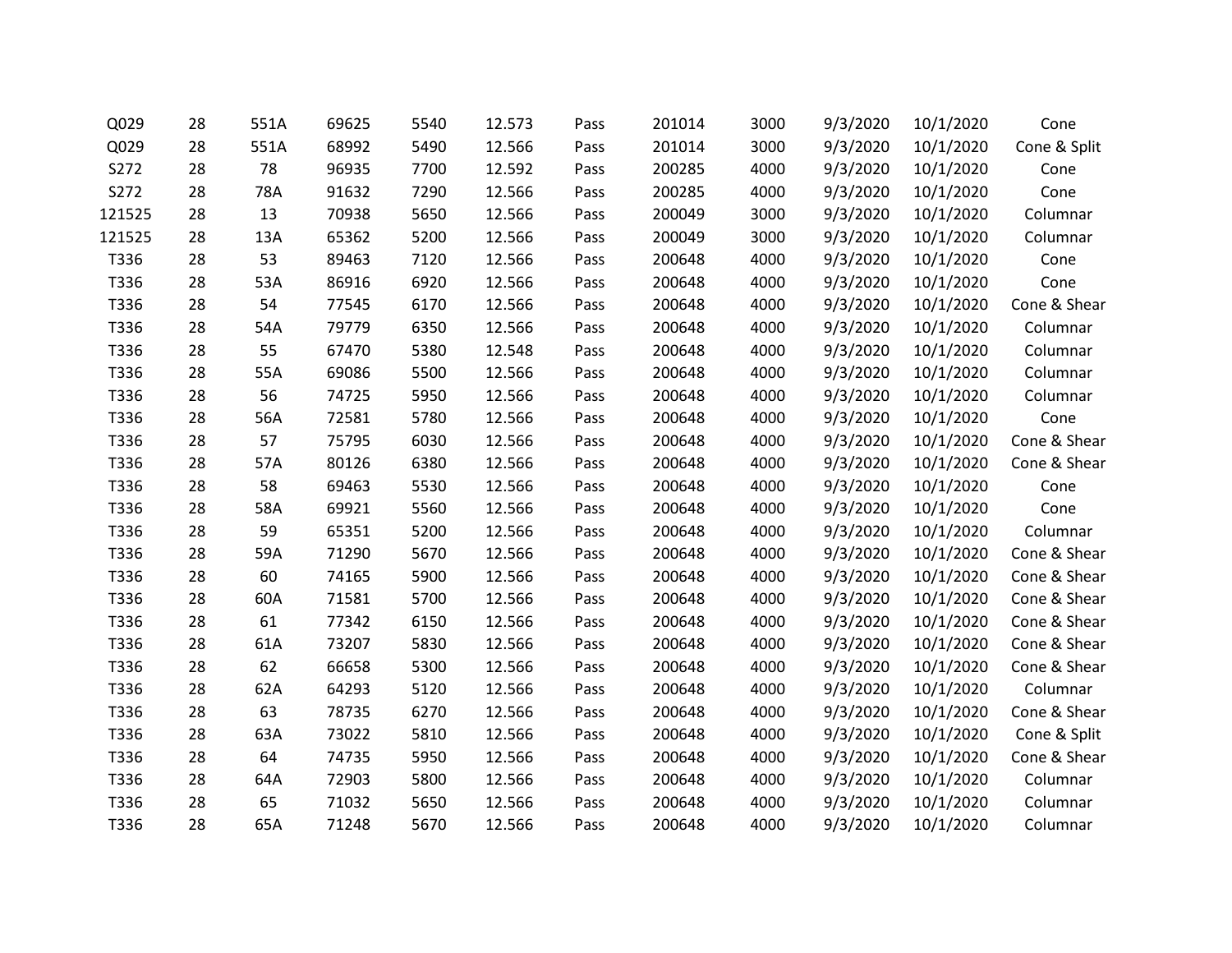| T336        | 28             | 66             | 96200  | 7660  | 12.566 | Pass | 200648       | 4500 | 9/3/2020  | 10/1/2020 | Cone         |
|-------------|----------------|----------------|--------|-------|--------|------|--------------|------|-----------|-----------|--------------|
| T336        | 28             | 66A            | 92344  | 7350  | 12.566 | Pass | 200648       | 4500 | 9/3/2020  | 10/1/2020 | Columnar     |
| T336        | 28             | 67             | 112560 | 8960  | 12.566 | Pass | 200648       | 4500 | 9/3/2020  | 10/1/2020 | Cone         |
| T336        | 28             | 67A            | 104660 | 8330  | 12.566 | Pass | 200648       | 4500 | 9/3/2020  | 10/1/2020 | Columnar     |
| T336        | 28             | 100            | 183322 | 14590 | 12.566 | Pass | 200724       | 9000 | 9/3/2020  | 10/1/2020 | Cone         |
| T336        | 28             | 100A           | 118807 | 9450  | 12.566 | Pass | 200724       | 9000 | 9/3/2020  | 10/1/2020 | Cone & Shear |
| T336        | 28             | 101            | 187638 | 14890 | 12.598 | Pass | 200724       | 9000 | 9/3/2020  | 10/1/2020 | Cone         |
| T336        | 28             | 101A           | 182174 | 14500 | 12.566 | Pass | 200724       | 9000 | 9/3/2020  | 10/1/2020 | Cone & Shear |
| T336        | 28             | 102            | 189757 | 15100 | 12.566 | Pass | 200724       | 9000 | 9/3/2020  | 10/1/2020 | Cone         |
| T336        | 28             | 102A           | 191734 | 15260 | 12.566 | Pass | 200724       | 9000 | 9/3/2020  | 10/1/2020 | Cone         |
| P230        | 28             | 1922           | 69911  | 5560  | 12.566 | Pass | 200154       | 3000 | 9/3/2020  | 10/1/2020 | Cone         |
| P230        | 28             | 1922A          | 66794  | 5320  | 12.566 | Pass | 200154       | 3000 | 9/3/2020  | 10/1/2020 | Cone & Shear |
| T279        | 28             | 19             | 64890  | 5200  | 12.472 | Pass | 200635       | 3000 | 9/3/2020  | 10/1/2020 | Cone & Shear |
| T279        | 28             | 19A            | 64280  | 5120  | 12.566 | Pass | 200635       | 3000 | 9/3/2020  | 10/1/2020 | Cone & Shear |
| T358        | 14             | 4B             | 50546  | 4020  | 12.566 | Pass | 200196       | 3000 | 9/17/2020 | 10/1/2020 | Cone & Shear |
| T932        | 28             | 35             | 54908  | 4380  | 12.535 | Pass | 200178       | 3000 | 9/3/2020  | 10/1/2020 | Cone & Shear |
| T932        | 28             | 35A            | 50940  | 4050  | 12.566 | Pass | 200178       | 3000 | 9/3/2020  | 10/1/2020 | Columnar     |
| DB1801      | 28             | 307            | 47686  | 3790  | 12.566 | Pass | 200169       | 3000 | 9/3/2020  | 10/1/2020 | Columnar     |
| DB1801      | 28             | 307A           | 46443  | 3700  | 12.566 | Pass | 200169       | 3000 | 9/3/2020  | 10/1/2020 | Cone & Shear |
| U155        | 28             | $\overline{2}$ | 92979  | 7400  | 12.566 | Pass | <b>GROUT</b> | 3000 | 9/3/2020  | 10/1/2020 | Columnar     |
| U155        | 28             | 2A             | 90245  | 7180  | 12.566 | Pass | <b>GROUT</b> | 3000 | 9/3/2020  | 10/1/2020 | Cone & Split |
| S127        | 28             | 234            | 89976  | 7160  | 12.566 | Pass | 200040       | 3000 | 9/3/2020  | 10/1/2020 | Cone & Shear |
| S127        | 28             | 234A           | 85498  | 6800  | 12.566 | Pass | 200040       | 3000 | 9/3/2020  | 10/1/2020 | Columnar     |
| <b>S338</b> | 12             | 227B           | 111373 | 3940  | 28.274 | Pass | 200333       | 3000 | 9/19/2020 | 10/1/2020 | Cone & Shear |
| <b>S338</b> | 12             | 227C           | 100339 | 3550  | 28.274 | Pass | 200333       | 3000 | 9/19/2020 | 10/1/2020 | Cone & Shear |
| <b>S338</b> | 8              | 838B           | 47825  | 3810  | 12.566 | Pass | 200337       | 3000 | 9/23/2020 | 10/1/2020 | Cone & Shear |
| <b>S338</b> | 8              | 838C           | 46223  | 3680  | 12.566 | Pass | 200337       | 3000 | 9/23/2020 | 10/1/2020 | Cone & Shear |
| <b>S338</b> | 8              | 839B           | 49511  | 3940  | 12.566 | Pass | 200330       | 3000 | 9/23/2020 | 10/1/2020 | Columnar     |
| <b>S338</b> | 8              | 839C           | 48110  | 3830  | 12.566 | Pass | 200330       | 3000 | 9/23/2020 | 10/1/2020 | Columnar     |
| <b>S338</b> | $\overline{7}$ | 840B           | 49940  | 3970  | 12.566 | Pass | 200337       | 3000 | 9/24/2020 | 10/1/2020 | Cone & Split |
| <b>S338</b> | 7              | 840C           | 49950  | 3970  | 12.566 | Pass | 200337       | 3000 | 9/24/2020 | 10/1/2020 | Shear        |
| <b>S338</b> | 6              | 843B           | 42595  | 3390  | 12.566 | Pass | 200337       | 3000 | 9/25/2020 | 10/1/2020 | Cone & Shear |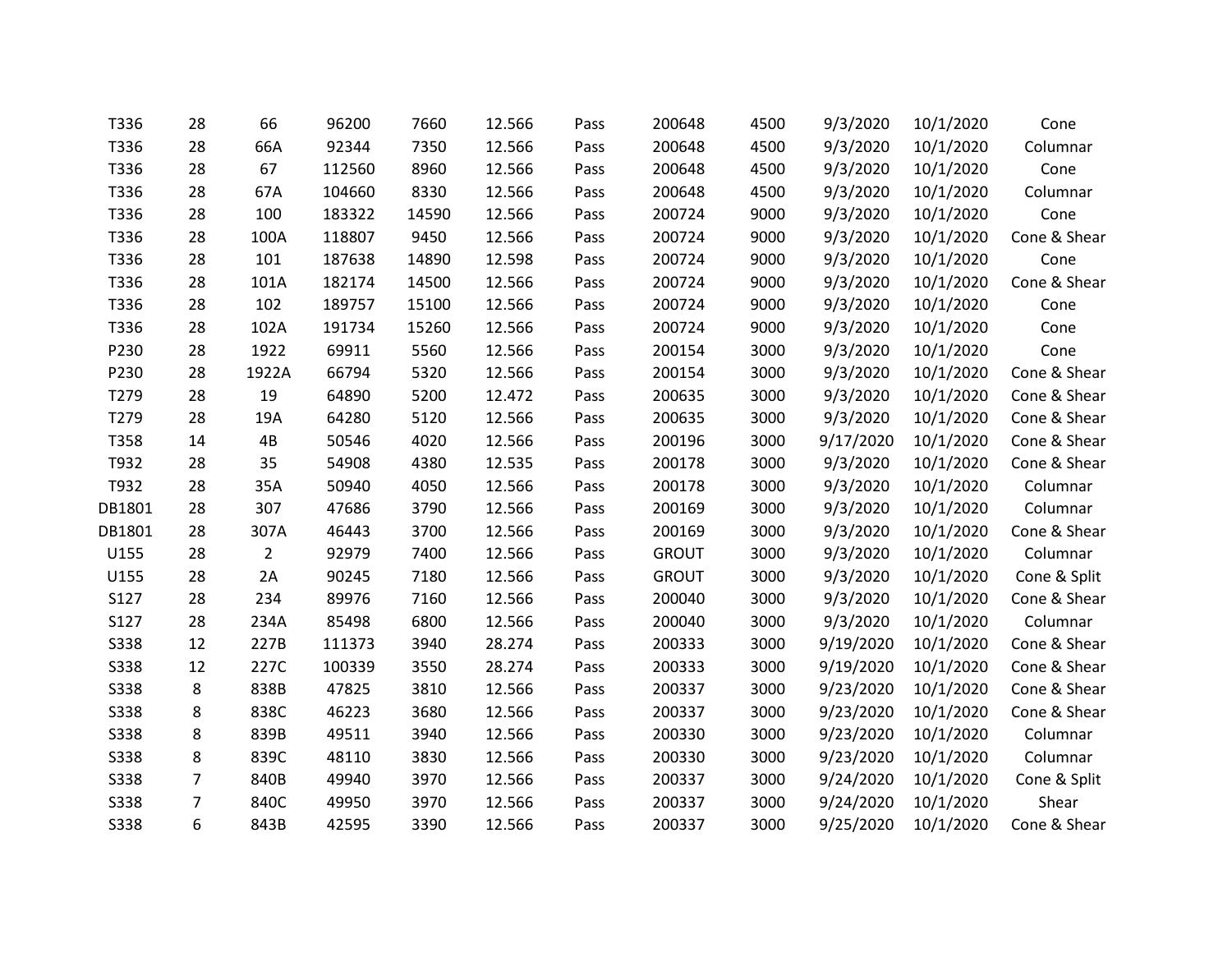| <b>S338</b> | 6  | 843C      | 43317  | 3450  | 12.566 | Pass | 200337 | 3000 | 9/25/2020 | 10/1/2020 | Cone         |
|-------------|----|-----------|--------|-------|--------|------|--------|------|-----------|-----------|--------------|
| T925        | 28 | 26        | 64494  | 5130  | 12.566 | Pass | 200833 | 3000 | 9/4/2020  | 10/2/2020 | Cone & Shear |
| T925        | 28 | 26A       | 64905  | 5160  | 12.566 | Pass | 200833 | 3000 | 9/4/2020  | 10/2/2020 | Cone         |
| U046        | 28 | 9         | 61312  | 4880  | 12.566 | Pass | 200169 | 3000 | 9/4/2020  | 10/2/2020 | Cone & Shear |
| U046        | 28 | <b>9A</b> | 62758  | 4990  | 12.566 | Pass | 200169 | 3000 | 9/4/2020  | 10/2/2020 | Columnar     |
| T930        | 28 | 61        | 60339  | 4820  | 12.51  | Pass | 200401 | 3000 | 9/4/2020  | 10/2/2020 | Cone & Shear |
| T930        | 28 | 61A       | 58340  | 4640  | 12.566 | Pass | 200401 | 3000 | 9/4/2020  | 10/2/2020 | Cone & Shear |
| S060        | 28 | 139       | 83727  | 6660  | 12.566 | Pass | 200199 | 4000 | 9/4/2020  | 10/2/2020 | Cone         |
| S060        | 28 | 139A      | 85232  | 6780  | 12.566 | Pass | 200199 | 4000 | 9/4/2020  | 10/2/2020 | Columnar     |
| T014        | 28 | 81A       | 74998  | 5970  | 12.566 | Pass | 201065 | 3000 | 9/4/2020  | 10/2/2020 | Columnar     |
| T014        | 28 | 81A       | 73808  | 5870  | 12.566 | Pass | 201065 | 3000 | 9/4/2020  | 10/2/2020 | Cone & Shear |
| T014        | 28 | 82A       | 76315  | 6080  | 12.56  | Pass | 201065 | 3000 | 9/4/2020  | 10/2/2020 | Cone & Shear |
| T014        | 28 | 82A       | 79531  | 6330  | 12.566 | Pass | 201065 | 3000 | 9/4/2020  | 10/2/2020 | Cone & Shear |
| 117153      | 28 | 1ARB      | 157702 | 12550 | 12.566 | Pass | 200031 | 7000 | 9/4/2020  | 10/2/2020 | Cone         |
| 117153      | 28 | 1ARB      | 159913 | 12730 | 12.566 | Pass | 200031 | 7000 | 9/4/2020  | 10/2/2020 | Cone         |
| U014        | 28 | 1ARK      | 173736 | 13830 | 12.566 | Pass | 200046 | 6700 | 9/4/2020  | 10/2/2020 | Cone         |
| U014        | 28 | 1ARK      | 162154 | 12900 | 12.566 | Pass | 200046 | 6700 | 9/4/2020  | 10/2/2020 | Cone & Shear |
| 119913      | 28 | 28A       | 57530  | 4600  | 12.504 | Pass | 200999 | 3000 | 9/4/2020  | 10/2/2020 | Cone & Shear |
| 119913      | 28 | 28B       | 56663  | 4510  | 12.566 | Pass | 200999 | 3000 | 9/4/2020  | 10/2/2020 | Cone         |
| R279        | 28 | 229A      | 75021  | 5970  | 12.566 | Pass | 201053 | 3000 | 9/4/2020  | 10/2/2020 | Cone         |
| R279        | 28 | 229A      | 76226  | 6070  | 12.566 | Pass | 201053 | 3000 | 9/4/2020  | 10/2/2020 | Cone         |
| 112919      | 28 | 51        | 61272  | 4880  | 12.566 | Pass | 200162 | 3000 | 9/4/2020  | 10/2/2020 | Cone         |
| 112919      | 28 | 51A       | 65470  | 5210  | 12.566 | Pass | 200162 | 3000 | 9/4/2020  | 10/2/2020 | Cone         |
| 112919      | 28 | 52        | 50933  | 4050  | 12.566 | Pass |        | 3000 | 9/4/2020  | 10/2/2020 | Cone & Shear |
| 112919      | 28 | 52A       | 56909  | 4530  | 12.566 | Pass |        | 3000 | 9/4/2020  | 10/2/2020 | Columnar     |
| R274        | 28 | 35        | 50985  | 4060  | 12.566 | Pass | 200189 | 3000 | 9/4/2020  | 10/2/2020 | Columnar     |
| R274        | 28 | 35A       | 51627  | 4110  | 12.566 | Pass | 200189 | 3000 | 9/4/2020  | 10/2/2020 | Cone & Shear |
| U048        | 28 | V12       | 87109  | 6930  | 12.566 | Pass | 200339 | 3000 | 9/4/2020  | 10/2/2020 | Cone         |
| U048        | 28 | V12A      | 89534  | 7120  | 12.566 | Pass | 200339 | 3000 | 9/4/2020  | 10/2/2020 | Cone         |
| Q029        | 28 | 552A      | 66298  | 5280  | 12.566 | Pass | 201014 | 3000 | 9/4/2020  | 10/2/2020 | Columnar     |
| Q029        | 28 | 552A      | 58828  | 4680  | 12.566 | Pass | 201014 | 3000 | 9/4/2020  | 10/2/2020 | Cone         |
| T336        | 28 | 103       | 181631 | 14450 | 12.566 | Pass | 200724 | 9000 | 9/4/2020  | 10/2/2020 | Cone         |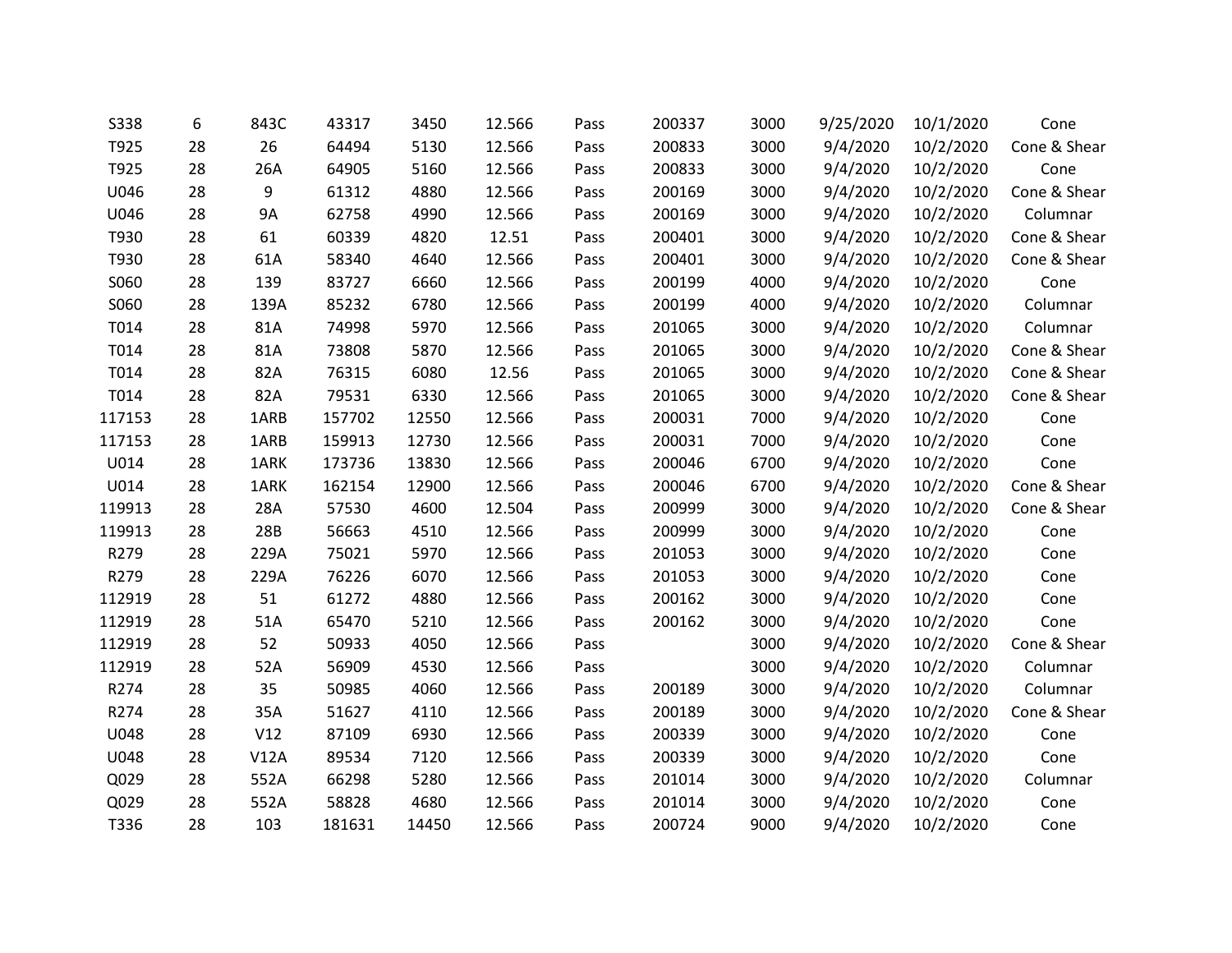| T336   | 28 | 103A      | 179574 | 14290 | 12.566 | Pass | 200724       | 9000 | 9/4/2020  | 10/2/2020 | Cone         |
|--------|----|-----------|--------|-------|--------|------|--------------|------|-----------|-----------|--------------|
| T336   | 28 | 104       | 174328 | 13870 | 12.566 | Pass | 200724       | 9000 | 9/4/2020  | 10/2/2020 | Columnar     |
| T336   | 28 | 104A      | 172613 | 13740 | 12.566 | Pass | 200724       | 9000 | 9/4/2020  | 10/2/2020 | Columnar     |
| T336   | 28 | 105       | 179432 | 14280 | 12.566 | Pass | 200724       | 9000 | 9/4/2020  | 10/2/2020 | Cone & Shear |
| T336   | 28 | 105A      | 170600 | 13580 | 12.566 | Pass | 200724       | 9000 | 9/4/2020  | 10/2/2020 | Cone         |
| P230   | 28 | 1923      | 67296  | 5360  | 12.566 | Pass | 200154       | 3000 | 9/4/2020  | 10/2/2020 | Cone & Shear |
| P230   | 28 | 1923A     | 69222  | 5510  | 12.566 | Pass | 200154       | 3000 | 9/4/2020  | 10/2/2020 | Columnar     |
| P230   | 28 | 1924      | 59079  | 4700  | 12.566 | Pass | 200154       | 3000 | 9/4/2020  | 10/2/2020 | Columnar     |
| P230   | 28 | 1924A     | 68414  | 5440  | 12.566 | Pass | 200154       | 3000 | 9/4/2020  | 10/2/2020 | Cone & Shear |
| T154   | 28 | 5         | 110763 | 8810  | 12.566 | Pass | 19345        | 3000 | 9/4/2020  | 10/2/2020 | Columnar     |
| T154   | 28 | 5A        | 85037  | 6770  | 12.566 | Pass | 19345        | 3000 | 9/4/2020  | 10/2/2020 | Columnar     |
| T011   | 28 | 64        | 63430  | 5050  | 12.566 | Pass | 200763       | 3000 | 9/4/2020  | 10/2/2020 | Cone & Shear |
| T011   | 28 | 64A       | 63521  | 5050  | 12.566 | Pass | 200763       | 3000 | 9/4/2020  | 10/2/2020 | Cone & Shear |
| 150101 | 28 | 26A       | 61328  | 4880  | 12.566 | Pass | 17518        | 3000 | 9/4/2020  | 10/2/2020 | Cone & Shear |
| 150101 | 28 | 26B       | 58593  | 4660  | 12.566 | Pass | 17518        | 3000 | 9/4/2020  | 10/2/2020 | Shear        |
| T062   | 28 | 44        | 57745  | 4600  | 12.566 | Pass | 200493       | 3000 | 9/4/2020  | 10/2/2020 | Columnar     |
| T062   | 28 | 44A       | 54764  | 4360  | 12.566 | Pass | 200493       | 3000 | 9/4/2020  | 10/2/2020 | Columnar     |
| S202   | 28 | 245       | 61077  | 4860  | 12.566 | Pass | 200753       | 4000 | 9/4/2020  | 10/2/2020 | Cone & Shear |
| S202   | 28 | 245A      | 60309  | 4800  | 12.566 | Pass | 200753       | 4000 | 9/4/2020  | 10/2/2020 | Columnar     |
| T358   | 14 | <b>5B</b> | 58948  | 4690  | 12.566 | Pass | 200196       | 3000 | 9/18/2020 | 10/2/2020 | Cone & Shear |
| T932   | 28 | 36        | 54875  | 4420  | 12.41  | Pass | 200178       | 3000 | 9/4/2020  | 10/2/2020 | Cone & Shear |
| T932   | 28 | 36A       | 53276  | 4240  | 12.566 | Pass | 200178       | 3000 | 9/4/2020  | 10/2/2020 | Cone         |
| DB1801 | 28 | 308       | 64341  | 5120  | 12.566 | Pass | 200169       | 3000 | 9/4/2020  | 10/2/2020 | Cone         |
| DB1801 | 28 | 308A      | 63004  | 5010  | 12.566 | Pass | 200169       | 3000 | 9/4/2020  | 10/2/2020 | Cone         |
| DB1601 | 28 | 179       | 102186 | 8130  | 12.566 | Pass | 200936       | 3000 | 9/4/2020  | 10/2/2020 | Cone         |
| DB1601 | 28 | 179A      | 91143  | 7250  | 12.566 | Pass | 200936       | 3000 | 9/4/2020  | 10/2/2020 | Cone & Shear |
| U155   | 28 | 3         | 121830 | 9720  | 12.535 | Pass | <b>GROUT</b> | 3000 | 9/4/2020  | 10/2/2020 | Columnar     |
| U155   | 28 | 3A        | 106285 | 8460  | 12.566 | Pass | <b>GROUT</b> | 3000 | 9/4/2020  | 10/2/2020 | Columnar     |
| U155   | 28 | 4         | 97052  | 7720  | 12.566 | Pass | <b>GROUT</b> | 3000 | 9/4/2020  | 10/2/2020 | Columnar     |
| U155   | 28 | 4A        | 93743  | 7460  | 12.566 | Pass | <b>GROUT</b> | 3000 | 9/4/2020  | 10/2/2020 | Cone & Split |
| U087   | 28 | 13        | 61516  | 4880  | 12.598 | Pass | 200317       | 3000 | 9/4/2020  | 10/2/2020 | Cone & Split |
| U087   | 28 | 13A       | 62408  | 4970  | 12.566 | Pass | 200317       | 3000 | 9/4/2020  | 10/2/2020 | Cone & Shear |